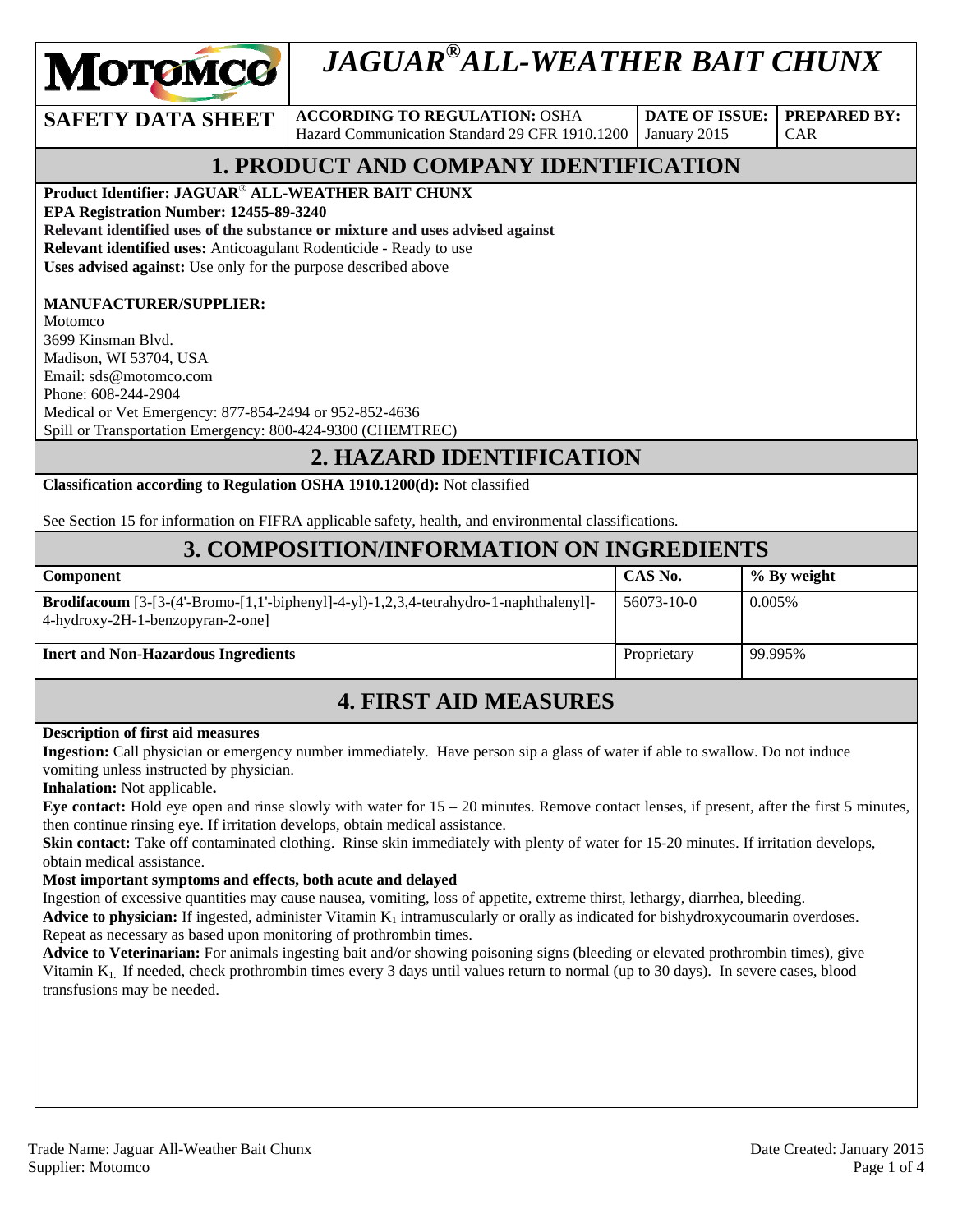### **5. FIRE-FIGHTING MEASURES**

#### **Extinguishing media**

Suitable Extinguishing Media: water, foam or inert gas.

Unsuitable Extinguishing Media: None known.

**Special hazards arising from the mixture:** High temperature decomposition or burning in air can result in the formation of toxic gases, which may include carbon monoxide and traces of bromine and hydrogen bromide.

**Advice for firefighters:** Wear protective clothing and self-contained breathing apparatus.

### **6. ACCIDENTAL RELEASE MEASURES**

**Personal precautions, protective equipment and emergency procedures**: Gloves should be worn when handling the bait. Collect spillage without creating dust.

**Environmental precautions:** Do not allow bait to enter drains or water courses. Where there is contamination of streams, rivers or lakes contact the appropriate environment agency.

#### **Methods and materials for containment and cleaning up**

**For Containment:** Sweep up spilled material immediately. Place in properly labeled container for disposal or re-use.

**For Cleaning Up:** Wash contaminated surfaces with detergent. Dispose of all wastes in accordance with all local, regional and national regulations.

**Reference to other sections:** Refer to Sections 7, 8 & 13 for further details of personal precautions, personal protective equipment and disposal considerations.

### **7. HANDLING AND STORAGE**

**Precautions for safe handling**: Do not handle the product near food, animal foodstuffs or drinking water. As soon as possible, wash hands thoroughly after applying bait and before eating, drinking, chewing gum, using tobacco, or using the toilet.

**Conditions for safe storage, including any incompatibilities:** Store only in original container in a cool, dry place, inaccessible to pets and wildlife. Do not contaminate water, food or feed by storage or disposal. Keep containers closed and away from other chemicals.

### **8. EXPOSURE CONTROLS/PERSONAL PROTECTION**

| <b>Established Limits</b> |
|---------------------------|
|                           |

| Component          | <b>OSHA</b>     | <b>ACGIH</b>    | <b>Other Limits</b> |
|--------------------|-----------------|-----------------|---------------------|
| <b>Brodifacoum</b> | Not Established | Not Established | Not Established     |

**Appropriate Engineering Controls:** Not required

**Occupational exposure limits:** Not established

#### **Personal Protective Equipment:**

**Respiratory protection:** Not required

**Eye protection:** Not required

**Skin protection:** Shoes plus socks, and waterproof gloves.

**Hygiene recommendations:** Wash thoroughly with soap and water after handling.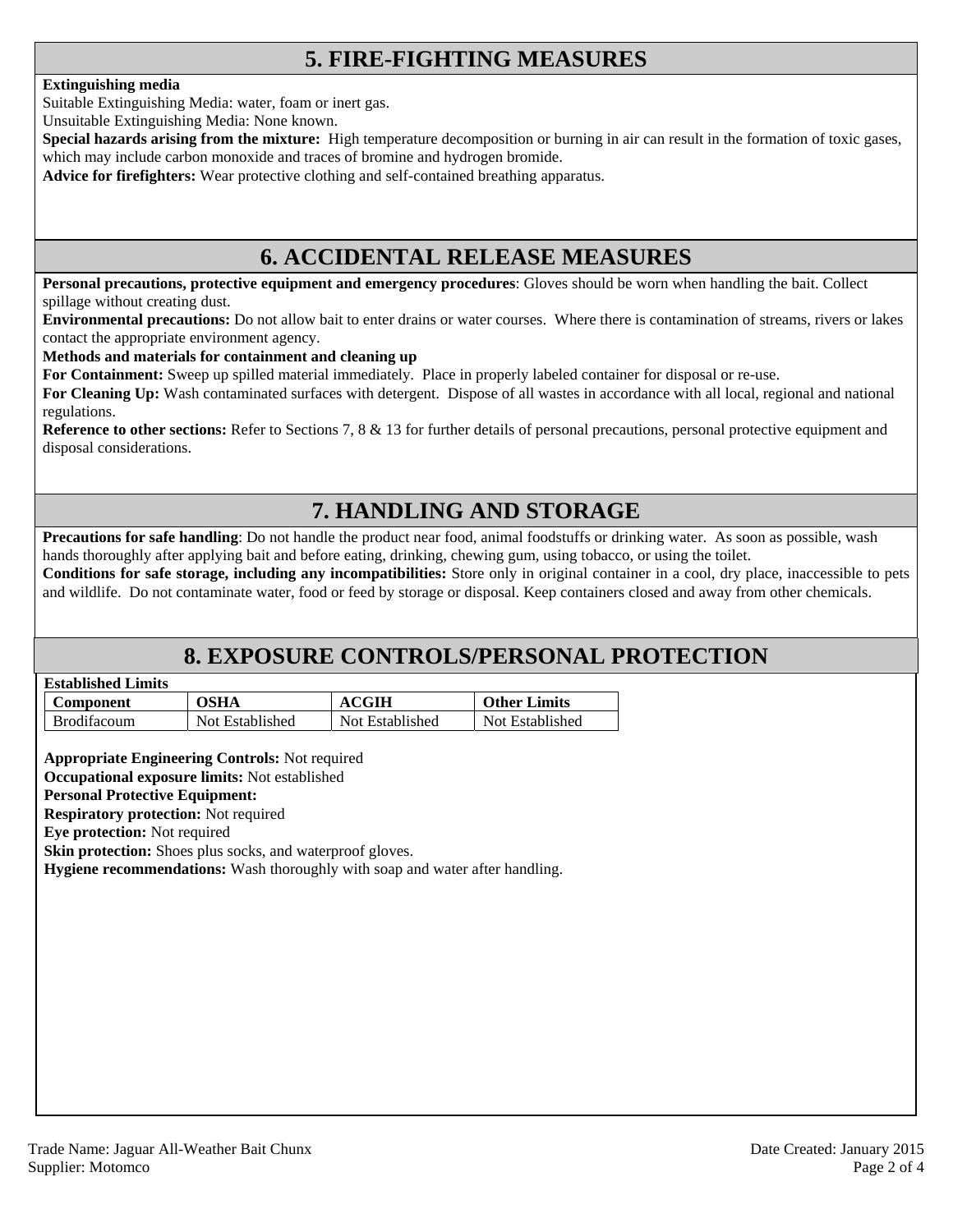### **9. PHYSICAL AND CHEMICAL PROPERTIES**

| Information on basic physical and chemical properties |                                                                                                    |
|-------------------------------------------------------|----------------------------------------------------------------------------------------------------|
| Appearance/Color:                                     | Red wax block                                                                                      |
| Odor:                                                 | Sweet grain-like                                                                                   |
| <b>Odor Threshold:</b>                                | Not applicable, odor not associated with a hazardous material.                                     |
| pH:                                                   | Not applicable, Jaguar All-Weather Bait Chunx is not dispersible with water.                       |
| <b>Melting point:</b>                                 | Not applicable to rodenticide bait                                                                 |
| <b>Boiling point:</b>                                 | Not applicable to rodenticide bait                                                                 |
| <b>Flash point:</b>                                   | Not applicable, Jaguar All-Weather Bait Chunx does not contain components classified as flammable. |
| <b>Evaporation rate:</b>                              | Not applicable, Jaguar All-Weather Bait Chunx is a solid.                                          |
| <b>Upper/lower flammability or</b>                    | Not applicable, Jaguar All-Weather Bait Chunx does not contain components classified as flammable  |
| explosive limits:                                     | or explosive.                                                                                      |
| <b>Vapor Pressure:</b>                                | Not applicable to rodenticide bait                                                                 |
| <b>Vapor Density:</b>                                 | NA: Jaguar All-Weather Bait Chunx is a solid                                                       |
| <b>Relative Density:</b>                              | 1.13 g/mL @ $20^{\circ}$ C                                                                         |
| <b>Solubility (water):</b>                            | Not water soluble                                                                                  |
| <b>Solubility (solvents):</b>                         | Not applicable to rodenticide bait                                                                 |
| <b>Partition coefficient: n-</b>                      | Not applicable to rodenticide bait                                                                 |
| octanol/water:                                        |                                                                                                    |
| <b>Auto-ignition temperature:</b>                     | Not applicable, Jaguar All-Weather Bait Chunx does not contain components classified as flammable. |
| <b>Decomposition temperature:</b>                     | Not applicable to rodenticide bait                                                                 |
| <b>Viscosity:</b>                                     | Not applicable, Jaguar All-Weather Bait Chunx is not a liquid.                                     |
|                                                       |                                                                                                    |

### **10. STABILITY AND REACTIVITY**

**Reactivity:** Stable when stored in original container in a cool, dry location.

**Chemical stability:** Stable when stored in original container in a cool, dry location.

**Possibility of hazardous reactions:** Refer to Hazardous decomposition products

**Conditions to avoid:** Avoid extreme temperatures (below 0°C or above 40°C).

**Incompatible materials**: Avoid strongly alkaline materials.

**Hazardous decomposition products:** High temperature decomposition or burning in air can result in the formation of toxic gases, which may include carbon monoxide and traces of bromine and hydrogen bromide.

# **11. TOXICOLOGICAL INFORMATION**

#### **Information on toxicological effects**

**Acute Toxicity** 

**LD50, oral (ingestion):** >5001 mg/kg (rats) (Brodifacoum rat LD50 oral: 0.490 mg/kg bw).

**LD50, dermal (skin contact):** > 5001 mg/kg (rats) (Brodifacoum rabbit LD50 dermal: 4.185 mg/kg bw).

**LC50, inhalation:** Jaguar All-Weather Bait Chunx is a wax block and therefore exposure by inhalation is not relevant.

**Skin corrosion/irritation:** Not irritating to skin.

**Serious eye damage/Irritation:** Not irritating to eyes.

**Respiratory or skin sensitization:** Dermal sensitization: Not a Sensitizer (Guinea pig maximization test).

**Germ cell mutagenicity:** Jaguar All-Weather Bait Chunx contains no components known to have a mutagenetic effect.

**Carcinogenicity:** Jaguar All-Weather Bait Chunx contains no components known to have a carcinogenetic effect**.** 

| ™onents<br>$\mathbf{a}$<br>∍∪п∙                        | WT<br>.             | $\sim$ $\sim$                       | $\sim$ $\sim$        |
|--------------------------------------------------------|---------------------|-------------------------------------|----------------------|
| . .<br>D<br>. Br<br>$\sim$ - - - $\sim$<br>rac<br>Juli | <b>listed</b><br>Nο | 10 ta<br>$N$ $\alpha$ t<br>'NGC<br> | <b>listec</b><br>חצו |

**Reproductive Toxicity:** Jaguar All-Weather Bait Chunx: No data

**Aspiration Hazard:** Not applicable. Jaguar All-Weather Bait Chunx is a wax block.

**Target Organ Effects:** Reduced blood clotting ability.

# **12. ECOLOGICAL INFORMATION**

**Ecotoxicity Effects:** This product is extremely toxic to fish, birds and other wildlife. Dogs and predatory and scavenging mammals and birds might be poisoned if they feed upon animals that have eaten this bait. Do not apply this product directly to water or to areas where surface water is present or to intertidal areas below the mean high water mark. Runoff also may be hazardous to aquatic organisms in water adjacent to treated areas. Do not contaminate water when disposing of equipment wash water or rinsate.

**Persistence and degradability:** Jaguar All-Weather Bait Chunx is inherently biodegradable.

**Bioaccumulative potential:** Not determined for Jaguar All-Weather Bait Chunx. Brodifacoum water solubility is extremely low (< 0.1mg/l).

**Mobility in Soil:** Not determined for Jaguar All-Weather Bait Chunx. Mobility of brodifacoum in soil is considered to be limited. **Other adverse effects:** None.